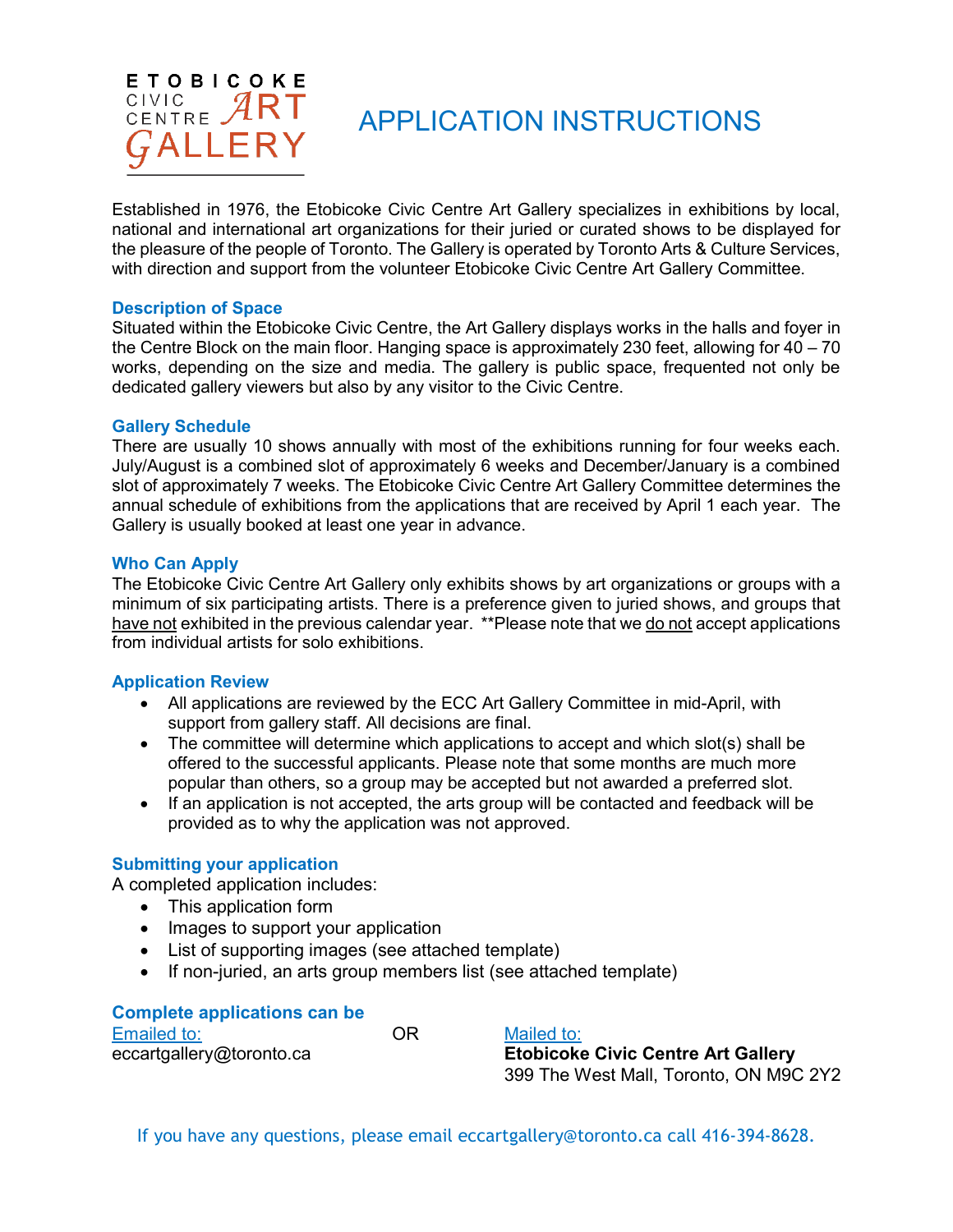# EXHIBITION APPLICATION



# **Section A: To be completed by all applicants**

| Arts Organization/Collective Name:                                                                                                             |                                                                                                                                                                                                                                                                                                    |
|------------------------------------------------------------------------------------------------------------------------------------------------|----------------------------------------------------------------------------------------------------------------------------------------------------------------------------------------------------------------------------------------------------------------------------------------------------|
| Website/Social Media sites:                                                                                                                    |                                                                                                                                                                                                                                                                                                    |
| <b>Contact Name:</b>                                                                                                                           | Position:                                                                                                                                                                                                                                                                                          |
| Cell Phone:                                                                                                                                    | Home Phone:                                                                                                                                                                                                                                                                                        |
| E-mail:                                                                                                                                        |                                                                                                                                                                                                                                                                                                    |
| Have you previously exhibited at ECCAG?  <br>If yes, what was the year of your most recent exhibition?<br><b>Proposed Title of Exhibition:</b> | <b>No</b><br><b>Yes</b>                                                                                                                                                                                                                                                                            |
| <b>Estimated Number of works:</b>                                                                                                              |                                                                                                                                                                                                                                                                                                    |
|                                                                                                                                                | Proposed # of 2D works to be hung: _____ Proposed # of 3D works or small 2D for display                                                                                                                                                                                                            |
| <b>Requested dates for exhibition:</b>                                                                                                         |                                                                                                                                                                                                                                                                                                    |
| following information:                                                                                                                         | Most exhibitions are approximately one month in duration. All decisions regarding the approval<br>of applications and the scheduling of exhibits are made by the Etobicoke Civic Centre Art Gallery<br>Committee and staff. In order to assist the committee with this process, please provide the |

Year you would like to exhibit at the ECCAG: \_\_\_\_\_\_

Please provide the three preferred months for your exhibition:

1. \_\_\_\_\_\_\_\_\_\_\_\_\_\_\_\_\_\_\_\_\_ 2. \_\_\_\_\_\_\_\_\_\_\_\_\_\_\_\_\_\_\_\_\_ 3. \_\_\_\_\_\_\_\_\_\_\_\_\_\_\_\_\_\_\_\_\_\_\_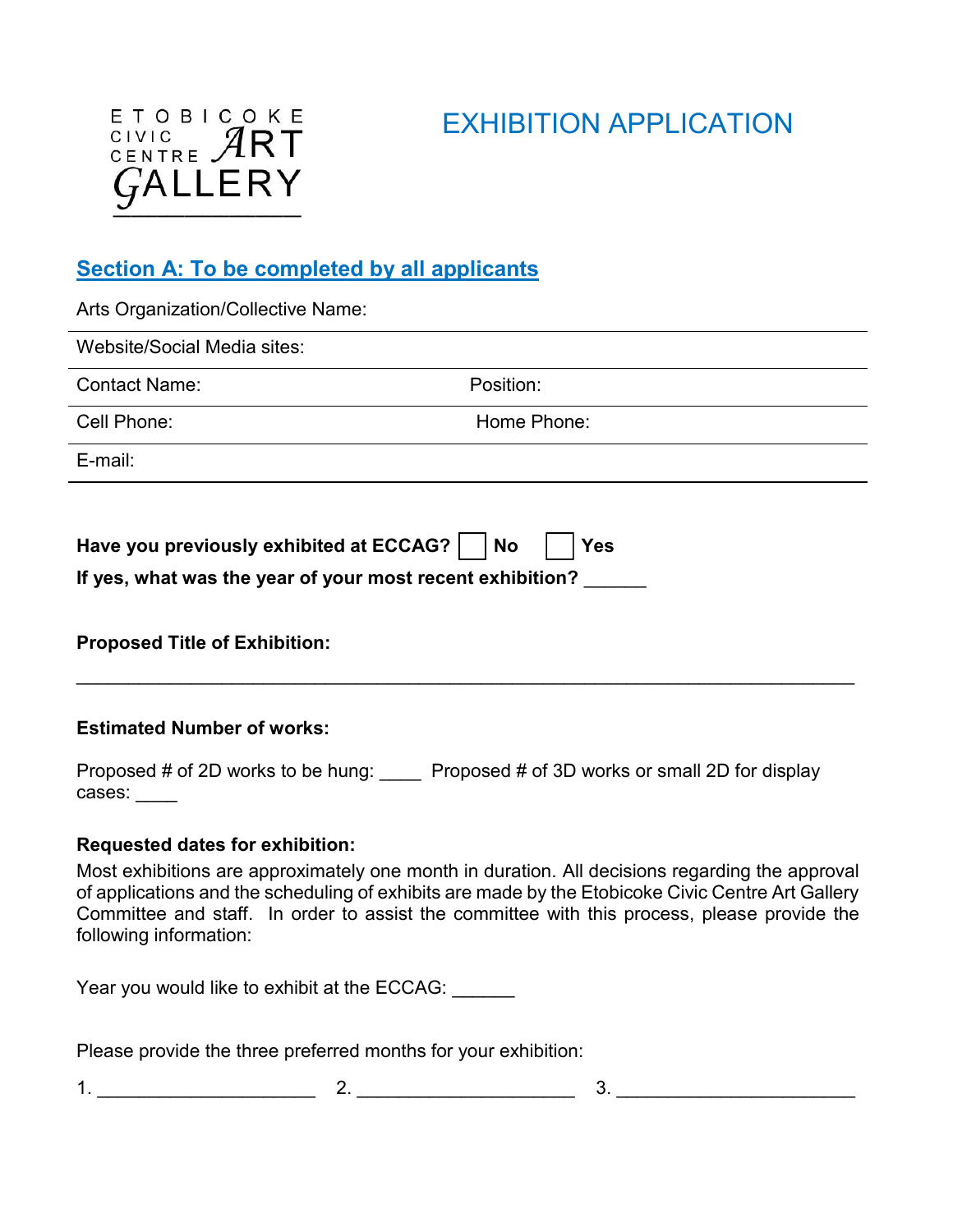### **Organization/Collective Description**

Please provide a brief description of your organization or collective, including number of members, criteria for membership and past experience exhibiting as a group, including gallery names of past exhibitions:



### **Additional Information**

As part of the ECCAG mandate, we endeavor to provide opportunities for a wide range of artists to exhibit in the gallery, in order to showcase a broad artistic vision that reflects the many different creative voices within the City of Toronto and beyond. Please provide any relevant information about your artists or proposed exhibition that would contribute to the overall diversity of work displayed (if applicable).

## **Method of selection of artwork to be displayed**

All applicants must complete Sections A and E, in addition to one of the following corresponding sections:



**Juried Exhibition:** Please complete **Section B**

**Curated Exhibition:** Please complete **Section C**

**Other Method of Selection:** Please complete **Section D**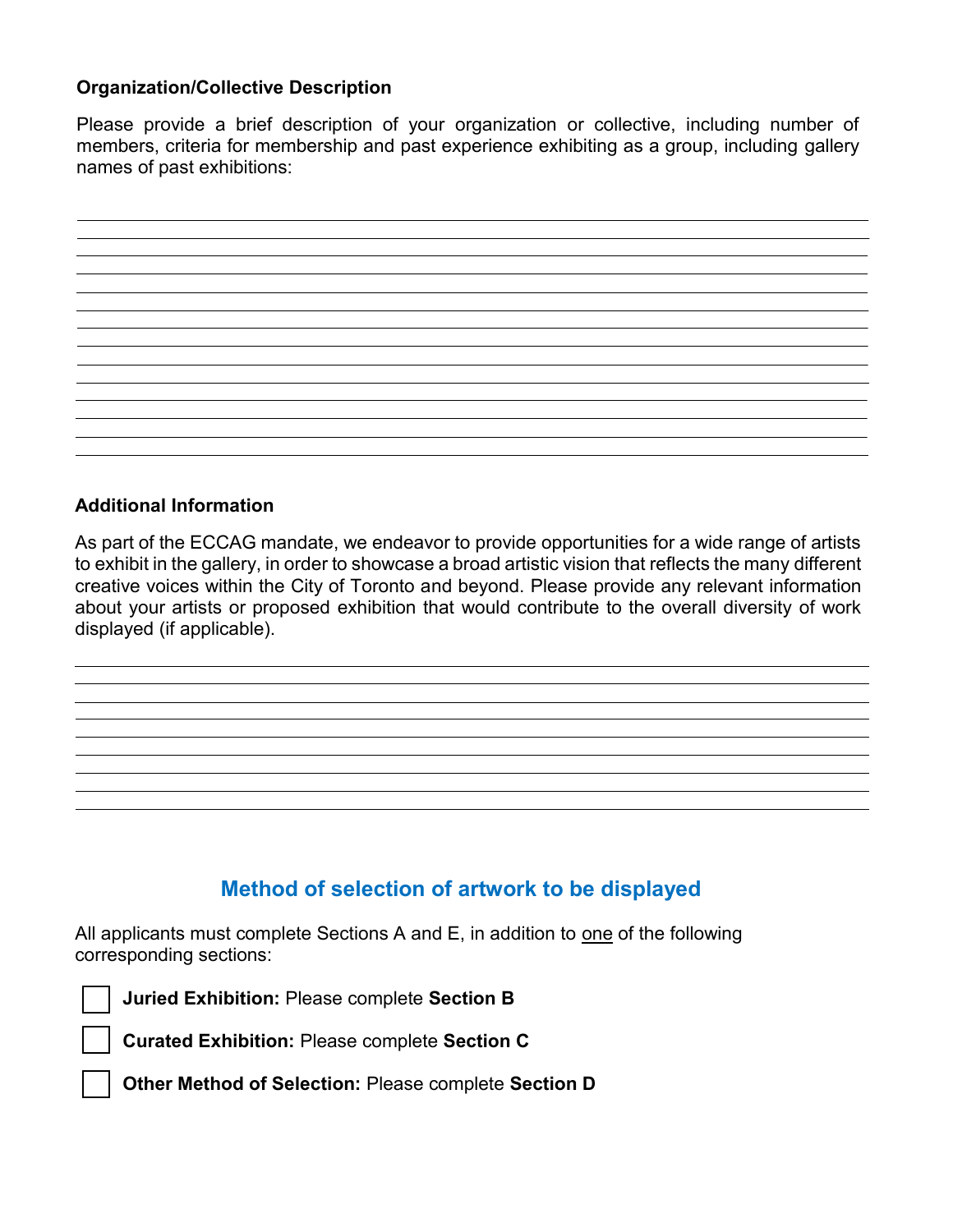# **Section B: To be completed by Juried Exhibition applicants only**

| Will your exhibition be      | Members Only or<br>Open?                               |
|------------------------------|--------------------------------------------------------|
| Number of jurors?            |                                                        |
| How will your jurying occur? | <b>All digitally</b>                                   |
|                              | All onsite                                             |
|                              | Acceptance to exhibit digitally, winners chosen onsite |

Please provide any additional information about your juried exhibition that you would like to be considered.



#### **Images:**

Please include 10 - 15 images (JPEG format) of award-winning works from past juried exhibitions. If unavailable, please include images of works from at least 5 member artists that reflect the type of pieces that you intend to show. Images (2MB or less) can be sent electronically to [eccartgallery@toronto.ca.](mailto:eccartgallery@toronto.ca) If you would prefer to provide a link to a Dropbox folder, please send it to the same email address.

A corresponding numbered image list must be included (see attached), providing information on title, artist name, media, and dimensions. Please note that applications will not be considered by the Gallery Committee until images have been received.

**Please note: If you have presented a juried exhibition at the ECCAG in the last four years, you are not required to submit images.**

**Please complete Section E of this application.**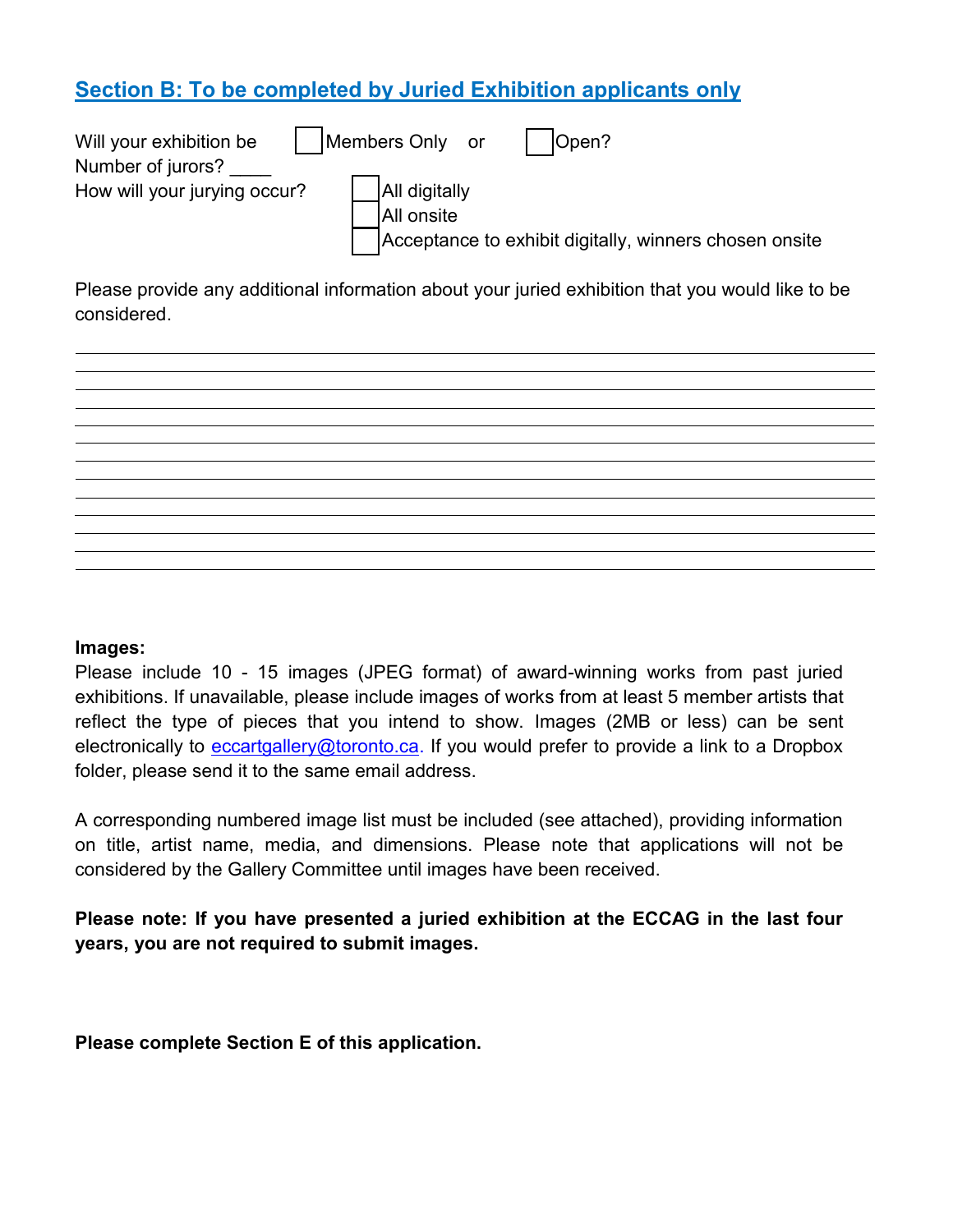# **Section C: To be completed by Curated Exhibition applicants only**

**Participating Artists:** For applicants who are collectives, rather than formalized membershipbased organizations, please complete the attached template, listing the names of exhibiting artists. Please note that a minimum of six artists are required for an application to be considered.

Please provide a brief description of your planned exhibition, including information such as method of curation, curator name(s), theme (if applicable), and media to be displayed.



#### **Images:**

Please include 10 - 20 images (JPEG format) of works that you intend to include in your exhibition. For collectives, please include at least one image per participating artist. If unavailable, please include images of your work that accurately reflect the type of pieces that you intend to show. Images (2MB or less) can be sent electronically to [eccartgallery@toronto.ca.](mailto:eccartgallery@toronto.ca) If you would prefer to provide a link to a Dropbox folder, please send it to the same email address.

A corresponding numbered image list must be included (see attached), providing information on title, artist name, media, and dimensions. Please note that applications will not be considered by the Gallery Committee until images have been received.

**Please complete Section E of this application.**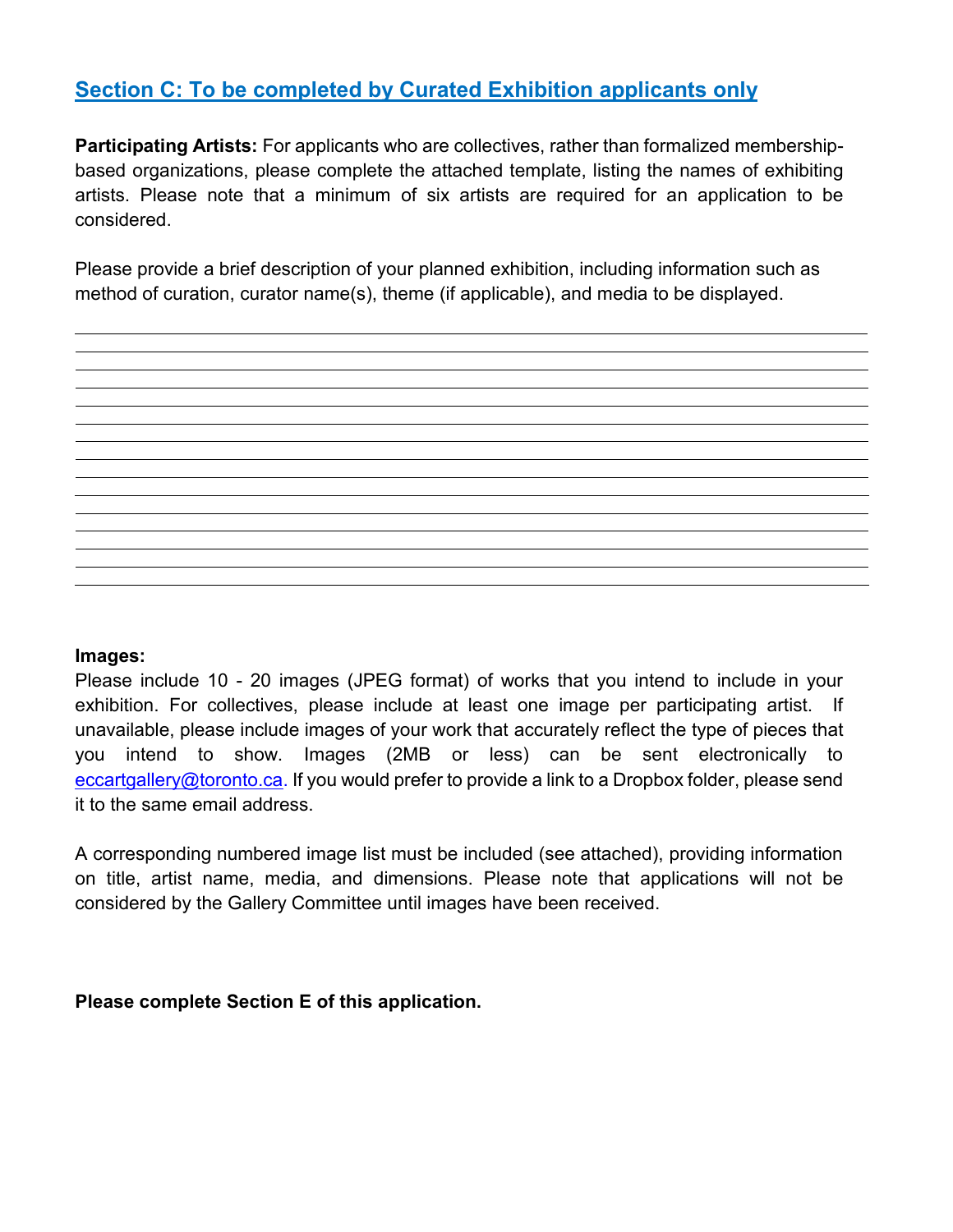# **Section D: To be completed by Other Methods of Selection applicants only**

**Participating Artists:** For applicants who are collectives, rather than formalized membershipbased organizations, please complete the attached template, listing the names of exhibiting artists. Please note that a minimum of six artists are required for an application to be considered.

Please provide a brief description of your planned exhibition, including information such as method of selection, theme (if applicable), and media to be displayed. Please note that preference will be given to applicants that can demonstrate a method of selection designed to ensure an overall quality of work for the exhibition.

#### **Images:**

Please include 10 - 20 images (JPEG format) of works that you intend to include in your exhibition. For collectives, please include at least one image per participating artist. If unavailable, please include images of your work that accurately reflect the type of pieces that you intend to show. Images (2MB or less) can be sent electronically to [eccartgallery@toronto.ca.](mailto:eccartgallery@toronto.ca) If you would prefer to provide a link to a Dropbox folder, please send it to the same email address.

A corresponding numbered image list must be included (see attached), providing information on title, artist name, media, and dimensions. Please note that applications will not be considered by the Gallery Committee until images have been received.

#### **Please complete Section E of this application.**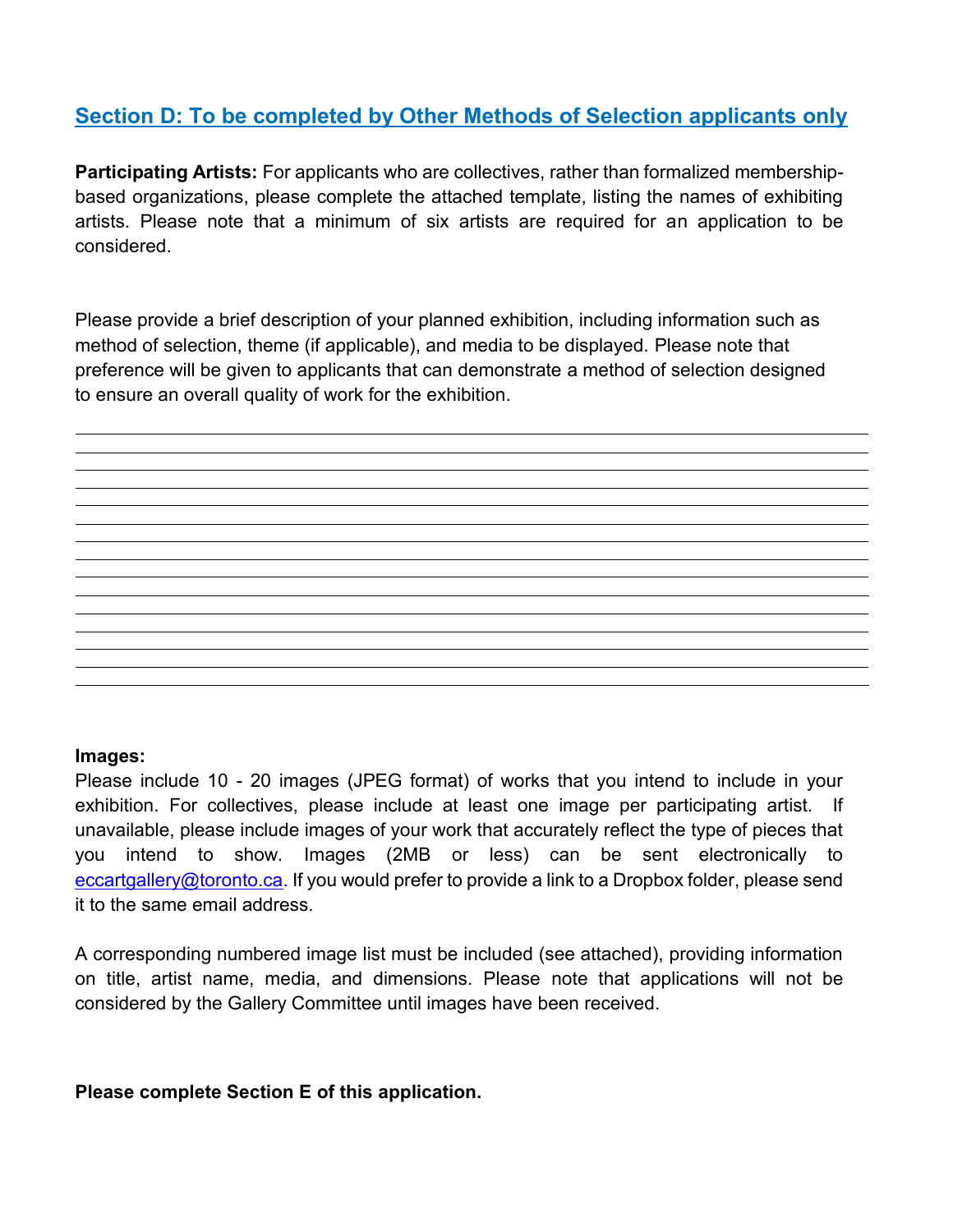# **Section E: To be completed by all applicants**

### **Exhibition Fee:**

The exhibition fee is \$395.50 (\$350.00 + HST), and is not due until the application has been approved. Etobicoke Civic Centre Art Gallery staff will arrange a contract meeting with you, at which time payment will be requested.

*Please note that all fees are subject to change without notice.*

### **Declaration of Application and Acceptance of ECCAG Terms of Entry:**

I certify that the information in this application is true and that I have the authority to make this application on behalf of my arts group. I understand that acceptance of this application to exhibit is the sole discretion of the Etobicoke Civic Centre Art Gallery Committee. In addition, I will ensure that all artists participating in this exhibition are provided with a copy of the *ECCAG Gallery Terms of Entry* and agree to comply with all the stated regulations.

| Name (print): |  |  |  |
|---------------|--|--|--|
| Date:         |  |  |  |
|               |  |  |  |

Signature:\_\_\_\_\_\_\_\_\_\_\_\_\_\_\_\_\_\_\_\_\_\_\_\_\_\_\_\_\_\_\_\_\_\_\_\_\_\_\_\_\_\_\_\_\_\_\_\_\_\_\_\_\_\_\_\_\_\_\_\_\_\_\_\_\_

## **Submitting your application**

A completed application includes:

- This application form
- Images to support your application
- List of supporting images (see attached template)
- If non-juried, an arts group members list (see attached template)

| Complete applications can be                  |  | Mailed to:                                |  |
|-----------------------------------------------|--|-------------------------------------------|--|
|                                               |  | <b>Etobicoke Civic Centre Art Gallery</b> |  |
| Emailed to:<br>0R<br>eccartgallery@toronto.ca |  | 399 The West Mall, Toronto, ON M9C 2Y2    |  |
|                                               |  |                                           |  |

If you have any questions, please call 416-394-8628 or email [eccartgallery@toronto.ca](mailto:eccartgallery@toronto.ca)

*Please note: Personal information provided is collected under the authority of the City of Toronto Act, 2006. The information is used exclusively by ECCAG staff and volunteers to process gallery applications. Questions about this collection can be directed to: Senior Arts Consultant, Etobicoke Civic Centre Art Gallery, 399 The West Mall, Toronto, ON M9C 2Y2 ph: 416-394-8390.*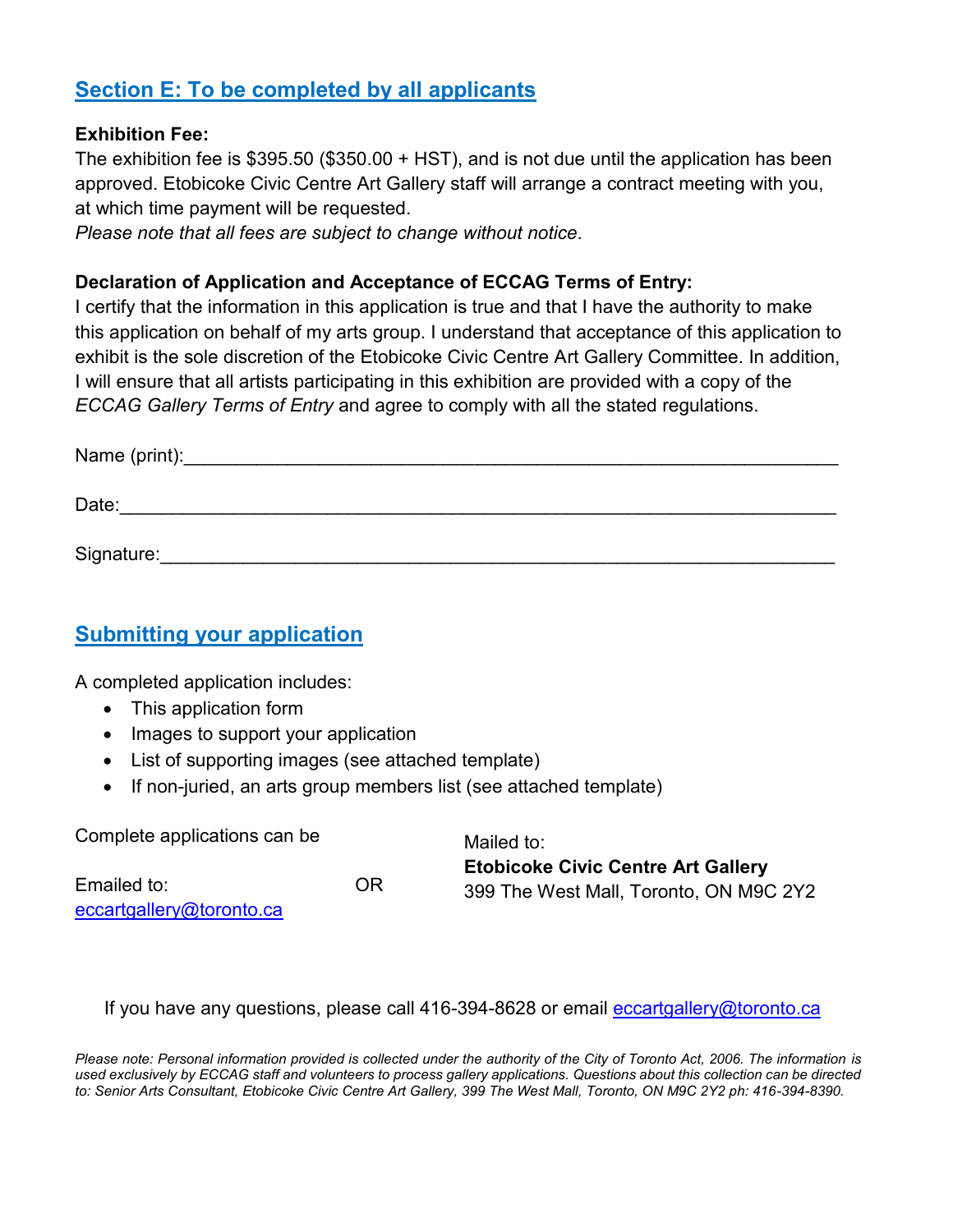## **ECCAG Application - Submitting Images**

Please send images (under 2 MB) to [eccartgallery@toronto.ca.](mailto:eccartgallery@toronto.ca) If you would prefer to send us a link to a Dropbox folder, please send the link to the same email address.

### **List of Works**

If you are applying for a **juried exhibition**, please provide 10 to 15 images of artworks, with the artwork details included in the chart below. Award-winning works from past exhibitions is preferable, but if unavailable, please include works from at least five member artists that reflect the type of art you intend to show.

If you are applying for either a **curated** or **members' choice exhibition**, please provide 10 to 20 images of artworks, with the artwork details included in the chart below. For collectives, please include at least one image per participating artist. If unavailable, please include images that accurately reflect the type of art you intend to show.

| $\overline{\boldsymbol{H}}$ | <b>Artist</b> | <b>Title of Work</b> | <b>Media</b> | <b>Dimensions</b> |
|-----------------------------|---------------|----------------------|--------------|-------------------|
| $\overline{1}$ .            |               |                      |              |                   |
| $\overline{2}$ .            |               |                      |              |                   |
| $\overline{3}$ .            |               |                      |              |                   |
| 4.                          |               |                      |              |                   |
| 5.                          |               |                      |              |                   |
| 6.                          |               |                      |              |                   |
| $\overline{7}$ .            |               |                      |              |                   |
| $\overline{8}$ .            |               |                      |              |                   |
| 9.                          |               |                      |              |                   |
| 10.                         |               |                      |              |                   |
| $\overline{11}$ .           |               |                      |              |                   |
| 12.                         |               |                      |              |                   |
| 13.                         |               |                      |              |                   |
| 14.                         |               |                      |              |                   |
| 15.                         |               |                      |              |                   |
| 16.                         |               |                      |              |                   |
| 17.                         |               |                      |              |                   |
| 18.                         |               |                      |              |                   |
| 19.                         |               |                      |              |                   |
| 20.                         |               |                      |              |                   |

**Please note that applications will not be considered by the Gallery Committee until images have been received.**